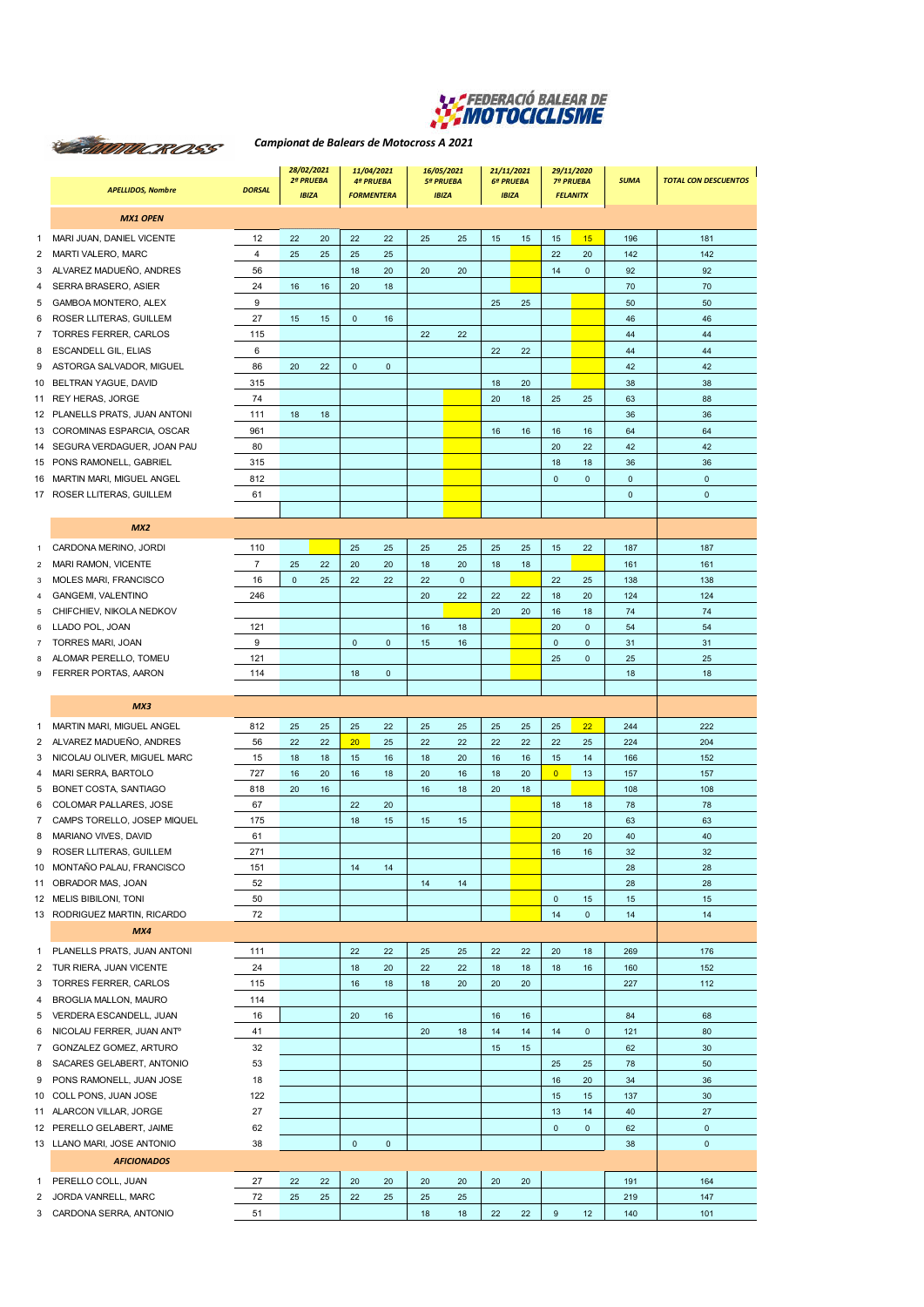|   | 4 RUIZ CLAVIJO, MIGUEL ANGEL                | 155 |    |    | 18 | 18 |    |    | $\mathbf{0}$ | 15 | $\overline{7}$ | 10           | 213 | 68 |
|---|---------------------------------------------|-----|----|----|----|----|----|----|--------------|----|----------------|--------------|-----|----|
|   | 5 RANSON, NICK PIET                         | 8   |    |    |    |    |    |    | 25           | 25 |                |              | 58  | 50 |
| 6 | OJEDA RODRIGUEZ, FRANCISCO MIGUEL           | 48  |    |    | 25 | 22 |    |    |              |    |                |              | 95  | 47 |
|   | 7 EXPOSITO GARRIDO, CRISTIAN                | 80  |    |    |    |    |    |    |              |    | 22             | 25           | 102 | 47 |
| 8 | VINGUT CARDENAS, ANTONIO                    | 10  |    |    |    |    | 22 | 22 |              |    |                |              | 54  | 44 |
|   | 9 ALCOBE LOPEZ, RUBEN                       | 213 | 20 | 20 |    |    |    |    |              |    |                |              | 253 | 40 |
|   | 10 ALOMAR PERELLO, MIGUEL                   | 96  |    |    |    |    |    |    |              |    | 18             | 22           | 114 | 40 |
|   | 11 MARTINEZ MARTINEZ, JOSE ANT <sup>o</sup> | 11  |    |    |    |    |    |    |              |    | 20             | 18           | 31  | 38 |
|   | 12 DURRANT, DAVID LAURENCE                  | 79  |    |    |    |    |    |    |              |    | 16             | 20           | 95  | 36 |
|   | 13 BOTTINI, LUCA                            | 85  |    |    | 16 | 16 |    |    |              |    |                |              | 117 | 32 |
|   | 14 GARCIA CAÑADA, AIRON                     | 75  |    |    |    |    |    |    |              |    | 15             | 16           | 90  | 31 |
|   | 15 ROCA MIR, MARC                           | 117 |    |    |    |    |    |    |              |    | 14             | 15           | 131 | 29 |
|   | 16 PEREZ GONZALEZ, JOSE LUIS                | 73  |    |    |    |    |    |    |              |    | 25             | $\Omega$     | 98  | 25 |
|   | 17 REGAZZONI, FABIO                         | 48  |    |    |    |    |    |    |              |    | 11             | 13           | 59  | 24 |
|   | 18 REYNES MINO, VICENTE                     | 5   |    |    |    |    |    |    |              |    | 8              | 14           | 13  | 22 |
|   | 19 PERELLO COLL, JUAN                       | 27  |    |    |    |    |    |    |              |    | 10             | 11           | 37  | 21 |
|   | 20 SERRA MAS, BARTOMEU                      | 8   |    |    |    |    |    |    |              |    | 13             | $\Omega$     | 21  | 13 |
|   | 21 SERVERA CAIMERI, FRANCISCO               | 19  |    |    |    |    |    |    |              |    | 12             | $\mathbf{0}$ | 31  | 12 |